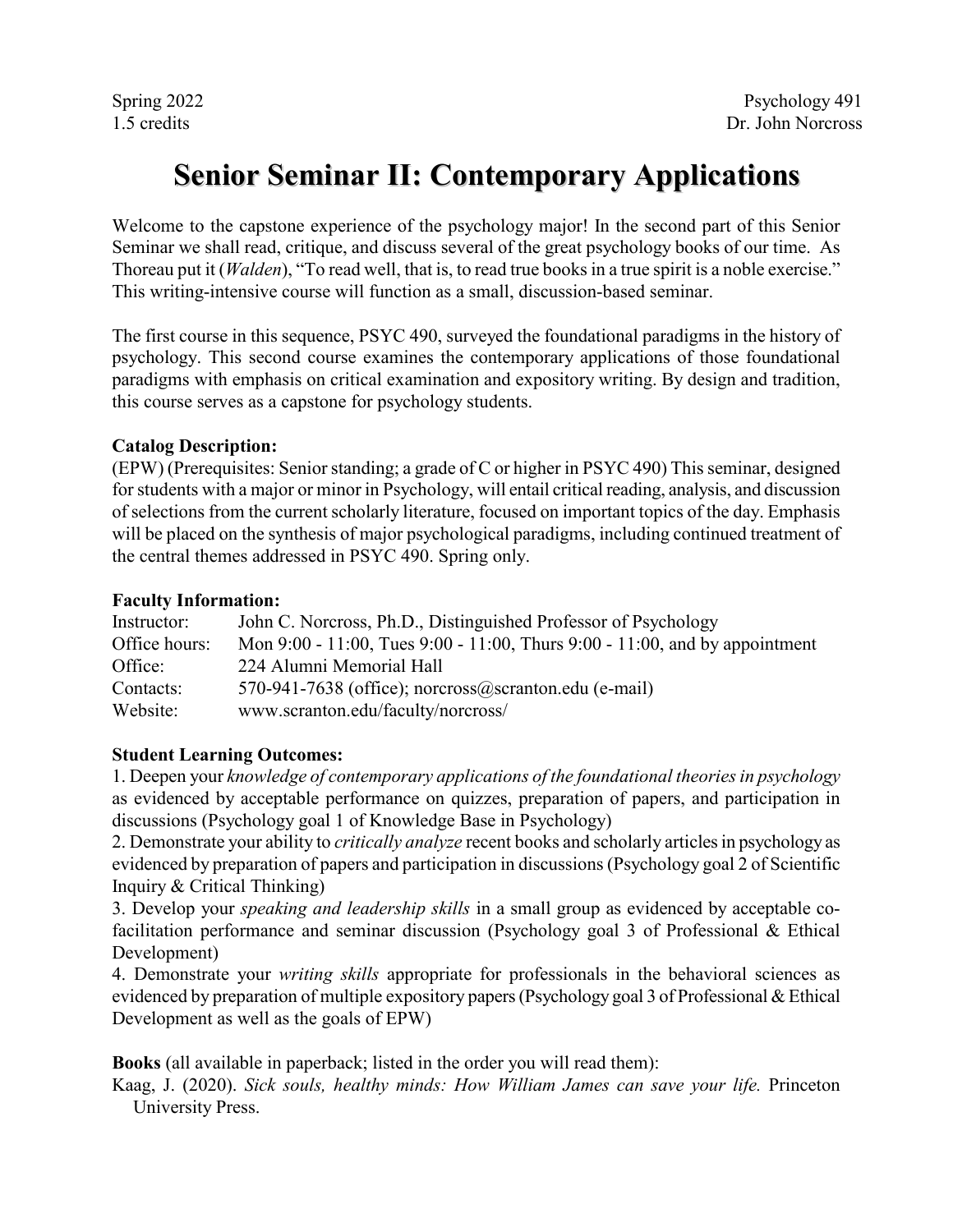Miller, W. R. (2018). *Listening well: The art of empathic understanding.* Wipf & Stock. Van der Kolk, B. (2015). *The body keeps the score: Brain, mind, and body in trauma*. Penguin. Banaji M. R., & Greenwald, A. G. (2016). *Blindspot: Hidden biases of good people.* Bantam. Comas-Diaz, L., & Rivera, E. (Eds.) (2020). *Liberation psychology: Theory, method, practice, and social justice.* American Psychological Association.

#### **Online Reading** (do not purchase the book):

Brooks, D. (2020). *The second mountain: The quest for a moral life.* Random House.

### **Performance and Evaluation:**

Your performance in this capstone course will be assessed through your class participation, written assignments, quiz performance, and class co-facilitation. Due dates are listed with the course schedule on a subsequent page. A writing conference with the professor is recommended but not graded.

Regular attendance and participation are essential for understanding the subject matter and for attaining a passing grade. Indeed, approximately one-quarter of your final grade will be determined by the quality and quantity of your in-class participation, as jointly assessed by yourself, your peers, and your professor. Missed classes will harm our class discussions. The criteria by which you will be evaluated are demonstration of: regular attendance; familiarity with assigned readings; content mastery; communication skills; ability to listen actively and disagree constructively; synthesis/integration; creativity; and application of the material.

Plan to attend class; this is not a good one to fail. You are on the verge of graduation, and this course is required to graduate in the psychology major.

You will write seven papers; the best six will count toward your grade. The minimum length of the papers is 750 words; the maximum length is 1,000 words. Guidelines for their preparation are attached. All written assignments will be evaluated on a 10-point scale. Feedback will be provided by the professor, and your writing should improve across the semester.

In addition to the papers, you will co-facilitate a class with the professor. You do *not* prepare a formal paper for the class that you co-facilitate; instead, you will prepare six substantive discussion questions. Guidelines for cofacilitating the class are attached.

Six multiple-choice quizzes will be administered at the beginning of the respective classes. These quizzes are designed to reward your reading and to evaluate your comprehension of the material; that is, the quizzes demonstrate and celebrate your learning! Your scores on four of these quizzes will count toward your course grade. A missed quiz is a dropped quiz. There are no make-up quizzes, but you can take a quiz before the scheduled class if you anticipate missing it.

Finally, I recommend an ungraded assignment: completion of a writing conference with the professor during office hours. Before April 1 (no fooling!), bring two graded papers to the conference. Please come with specific questions about your writing, address the writing limitations and your questions with the professor, and then revise and resubmit one paper for an improved grade.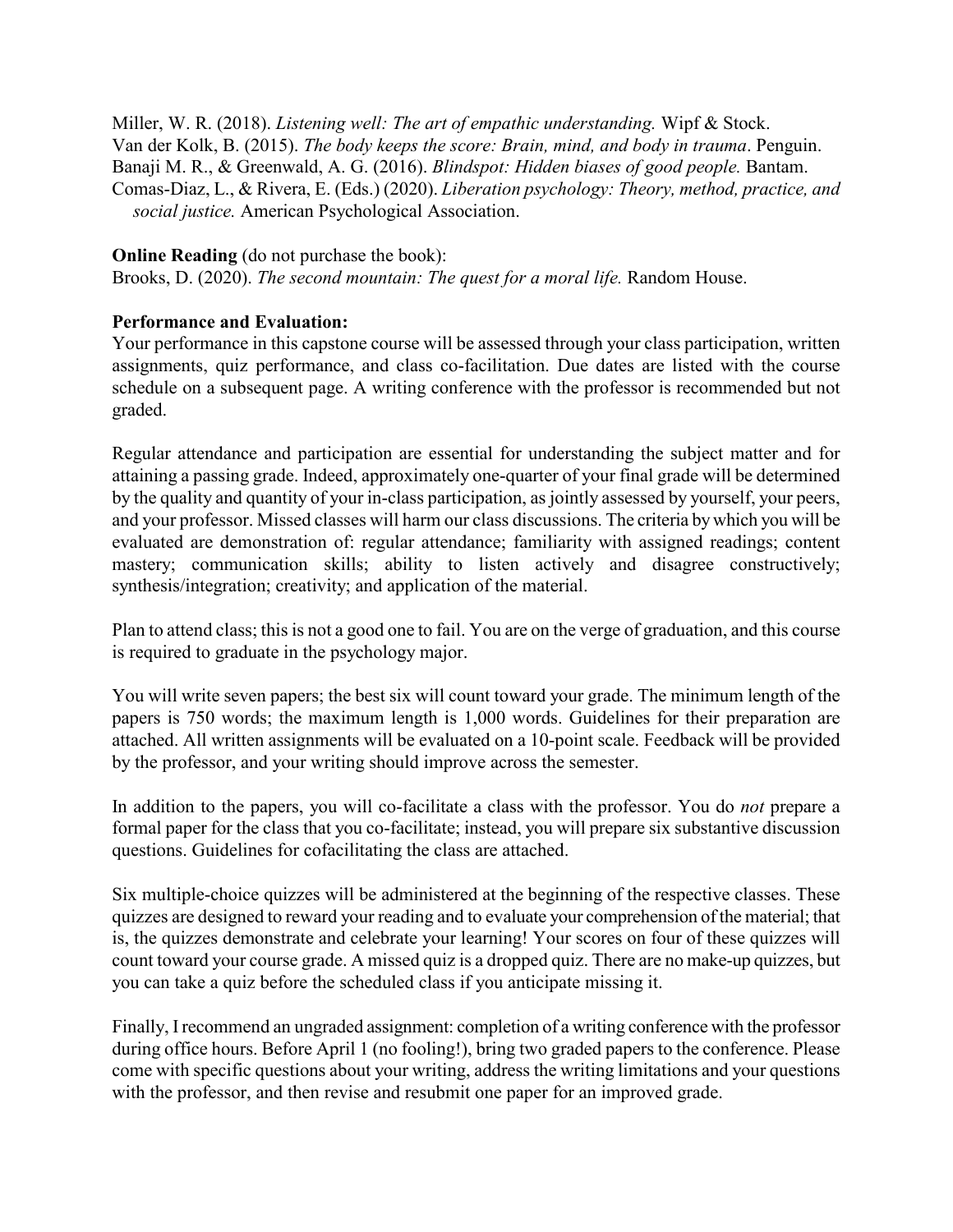Thus, you can earn up to 160 possible points:

class participation (40 possible points) best six papers (60 possible points) best four quizzes (40 possible points) class co-facilitation (10 possible points) discussion questions/preparation for co-facilitation (10 points)

### **Course Policies**:

This course is designed as a senior seminar for psychology majors, and your behavior should reflect the commitment and experience of a psychology senior. You are responsible for all announcements made and material covered in class. Missed quizzes are not made up, and late papers are not accepted. If you know in advance that you will miss a class, then please deliver or email your paper *before* that class begins.

Kindly refer to the University's *Academic Code of Honesty*. Plagiarism or dishonest quiz behavior on your part will result in a grade of F for the course and the CAS Dean's Office will be notified.

We will follow all promulgated University policies concerning students with disabilities, sexual harassment and misconduct, and responsible employee reporting. Consult those policies as needed at www.scranton.edu/studentlife/studentaffairs/student-conduct/university-policies.shtml and www. scranton/edu/academics/provost/academic\_policies.shtml

You are encouraged to participate fully and civilly in class. You are not competing for grades, but cooperating for learning. At the same time, we will not tolerate disruptive or offensive behavior that is antithetical to our university ideals or that is contrary to a conducive learning environment.

Any student who, because of a disability, may require special arrangements in order to meet the course requirements, should contact the professor privately as soon as possible. In order to receive appropriate accommodations, students with disabilities must register with the Center for Teaching and Learning Excellence and provide medical documentation.

The Writing Center helps students become better writers. Consultants work one-on-one with students to provide feedback at any stage of the writing process. To meet with a consultant, stop by during the Writing Center's regular hours of operation or call 570-941-6147 to schedule an appointment.

Phones and laptops are not allowed during class. If you must attend a class remotely for health reasons, your camera and microphone must be on during all discussions.

Thissyllabus is subject to revision. Any revisions will be announced in class. On occasion, you may also receive announcements through Desire2Learn, so please regularly check your e-mail account.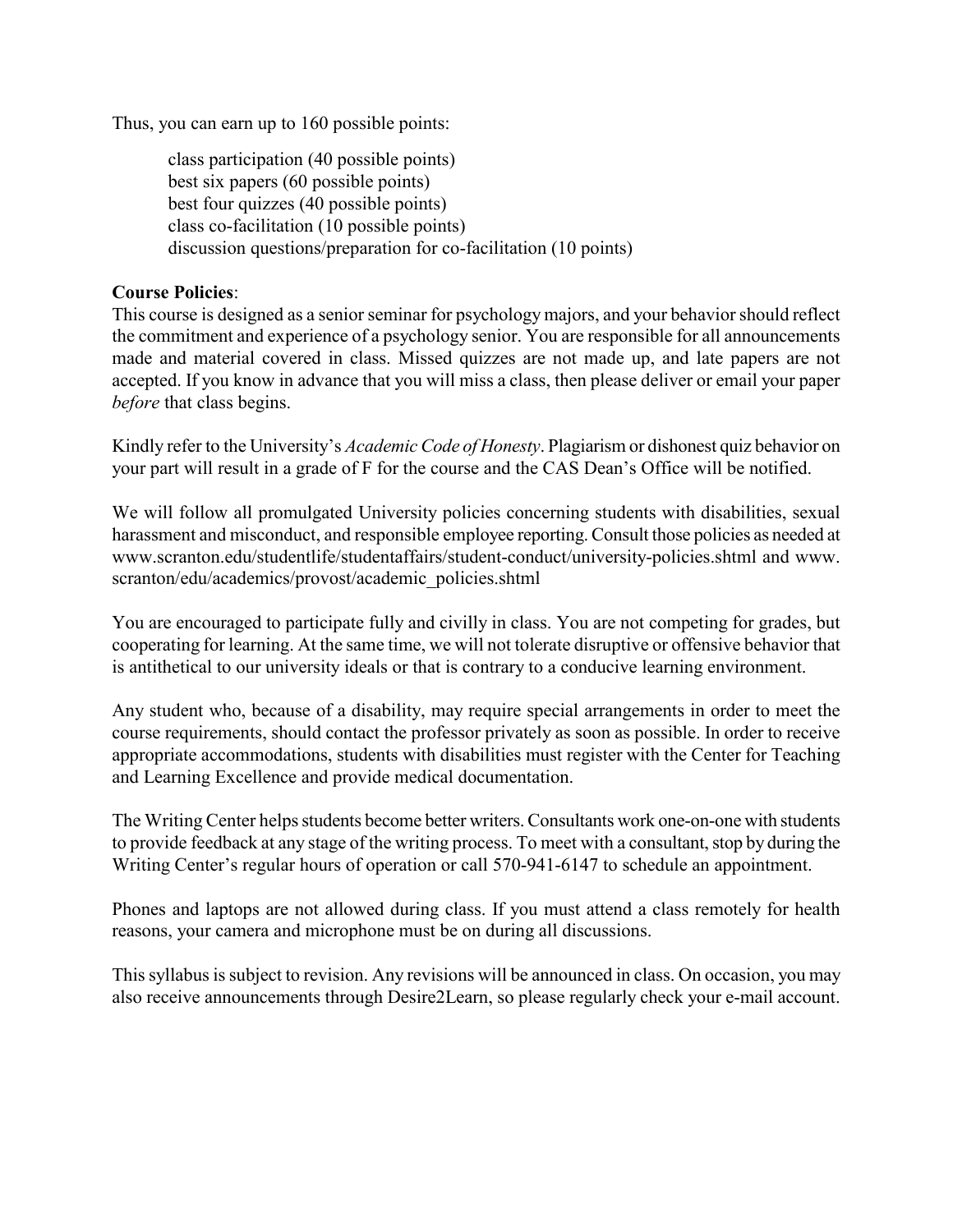## **Course Outline and Assignments:**

| <b>Date</b> | <b>Required Reading</b>                                           | <b>Assignment</b>               |
|-------------|-------------------------------------------------------------------|---------------------------------|
| Feb. 1      | Welcome, Capstone Experience                                      |                                 |
| Feb. 8      | Kaag chapters 1-2                                                 | Quiz 1                          |
| Feb. 15     | Kaag chapters 3 - 4                                               | Paper 1                         |
| Feb. 22     | Kaag chapters $5 - 6$                                             | Paper 2                         |
| March 1     | Miller pages xi - 44                                              | Quiz 2                          |
| March 8     | Miller pages $45 - 97$                                            | Paper 3                         |
| March 15    | Spring Break; no class                                            |                                 |
| March 22    | van der Kolk                                                      | Quiz 3                          |
| March 29    | van der Kolk                                                      | Paper 4                         |
| April 5     | Banaji chapters Preface, $1 - 3$                                  | Quiz 4                          |
| April 12    | Banaji chapters $4-6$                                             | Paper 5                         |
| April 19    | Banaji chapters 7 – Appendix 1                                    | Quiz 5                          |
| April 26    | Comas-Diaz pages 3 - 49                                           | Quiz 6                          |
| May 3       | Comas-Diaz pages $98 - 108$ , $169 - 182$ , 265-280               | Paper 6                         |
| May $10$    | Brooks (online selection)<br>Closure, Evaluation, and Celebration | Paper 7 (letter to<br>freshmen) |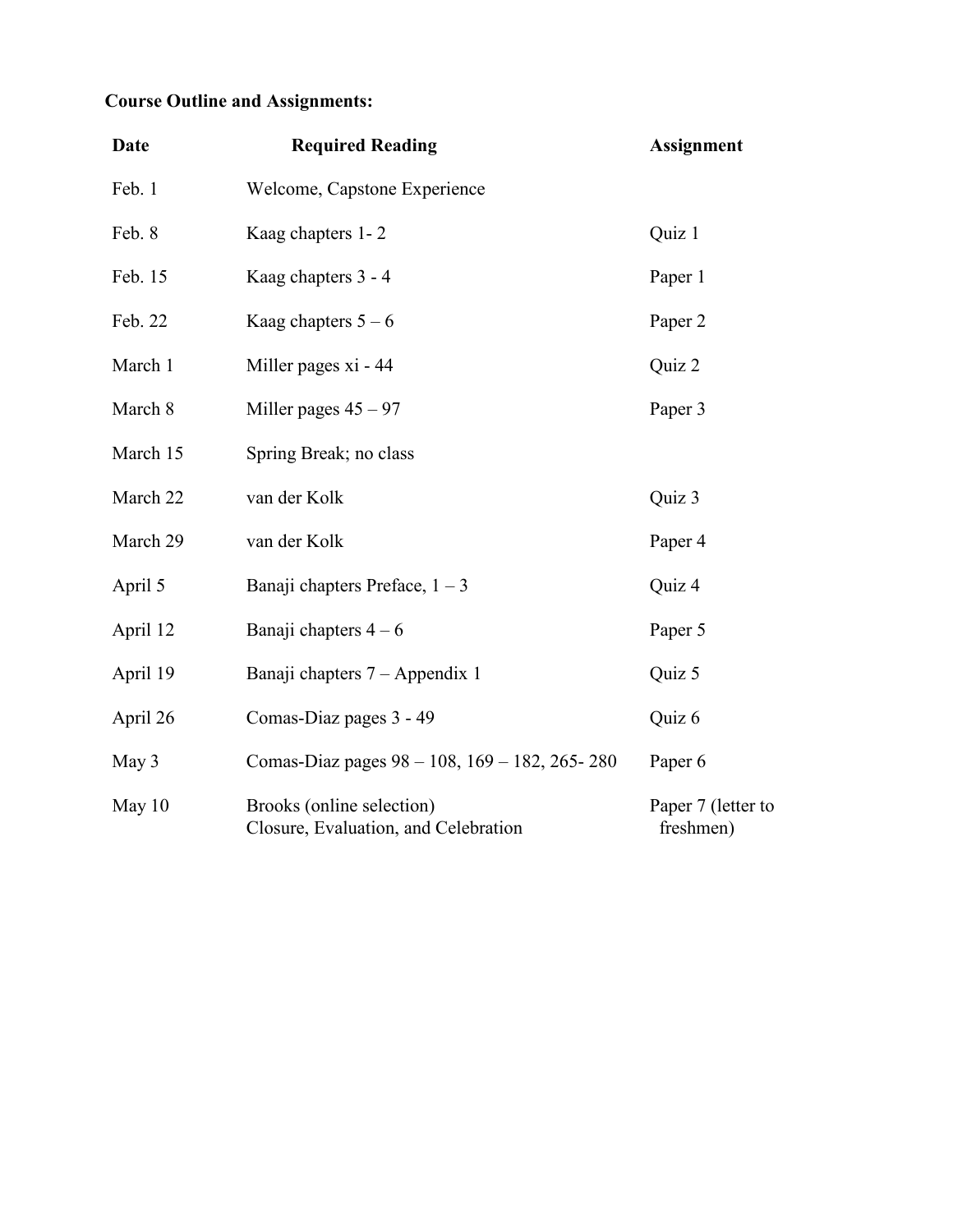# **Guidelines for Cofacilitating**

**Ψ** Each student will cofacilitate one class meeting with the professor. You do *not* prepare a paper for the class that you co-facilitate, but you *do* complete the quiz if one is scheduled for that day.

**Ψ** Read the assignment and prepare at least six typed discussion questions *before* meeting with the professor. Refer to Table 1 for possible ways of phrasing your questions. At least two of those questions should be application questions (i.e., asking students to apply their newly acquired knowledge to realworld situations and scenarios).

**Ψ** Meet with the professor at least 72 hours before you are scheduled to cofacilitate in order to receive a copy of the professor's notes. After the class, return the notes to the professor.

**Ψ** Play a song for approximately three minutes before the class begins to a minute after the formal start time. Choose something that (1) you like, (2) is relatively positive, and (3) a grandparent might find awkward but not offensive. The song is designed to get the class into the proper zone – engaged, open, receptive, collaborative.

**Ψ** The professor will begin the class with announcements and end the class as well. In between, you are primarily responsible for facilitating the class discussion.

**Ψ** You typically have time to ask five to seven discussion questions during the class period. Ask at least three of the discussion questions you prepared and a few from the professor's notes.

**Ψ** Your task is to facilitate discussion, not to lecture. Accordingly, engage your peers in addressing the questions, as opposed to answering the questions yourself. When facilitating, hold back on your own thoughts and privilege those of your fellow students.

**Ψ** When posing a question, please provide a context and introduction for it. Give a sentence or two explaining it or placing it in the context of the assigned readings.

**Ψ** Many of the interesting points in the reading will generate multiple questions. However, when posing questions in class, please ask one at a time. Avoid asking multiple-part questions.

**Ψ** We seek informed discussion and respectful debate among graduating psychology majors. If your peers respond with a simple "I agree" or "I don't see it that way," gently prompt and encourage them to elaborate on their responses. E.g., "What makes you say so?" "Could you elaborate on your reasons?"

**Ψ** Try to involve *all*students in the class discussions; draw out contributions. Do not let a single student dominate. Instead, call on different students; ask quiet students for their opinions; and go around the seminar table once or twice, asking everyone for a focused response.

**Ψ** Thought-provoking questions require time to answer. Pause before expecting or requesting responses; we all need time to formulate answers to questions of any complexity. Offer encouragement, maintain eye contact, and let the question stand for 10 seconds.

**Ψ** Reward and praise students for contributing. A simple "thank you" typically suffices. The reward is contingent on a genuine effort to contribute, not on providing a "correct" or superb answer.

**Ψ** Fret not about getting through all the questions. Focus instead on facilitating a lively, quality discussion.

**Ψ** Your cofacilitation will be graded on the same scale as your papers: 10/9 (an A) is excellent work; 8 (a B) is good work; 7 (a C) is satisfactory work; and 6 (a D) is below standards.

**Ψ** The grading criteria for evaluating the cofacilitation are (adapted from Lathrop, 2006): Facilitation; preparation; organization; interest; engagement; initiative; peer feedback.

**Ψ** Your six discussion questions will also be graded for content, up to a maximum of 10 points. We seek substantive, interesting, thought-provoking questions that evidence clear understanding of the reading and its application to psychology and modern life.

**Ψ** Spend a few minutes with your professor immediately after class to review peer feedback, rate your own performance, discuss the experience, and receive written feedback on your performance.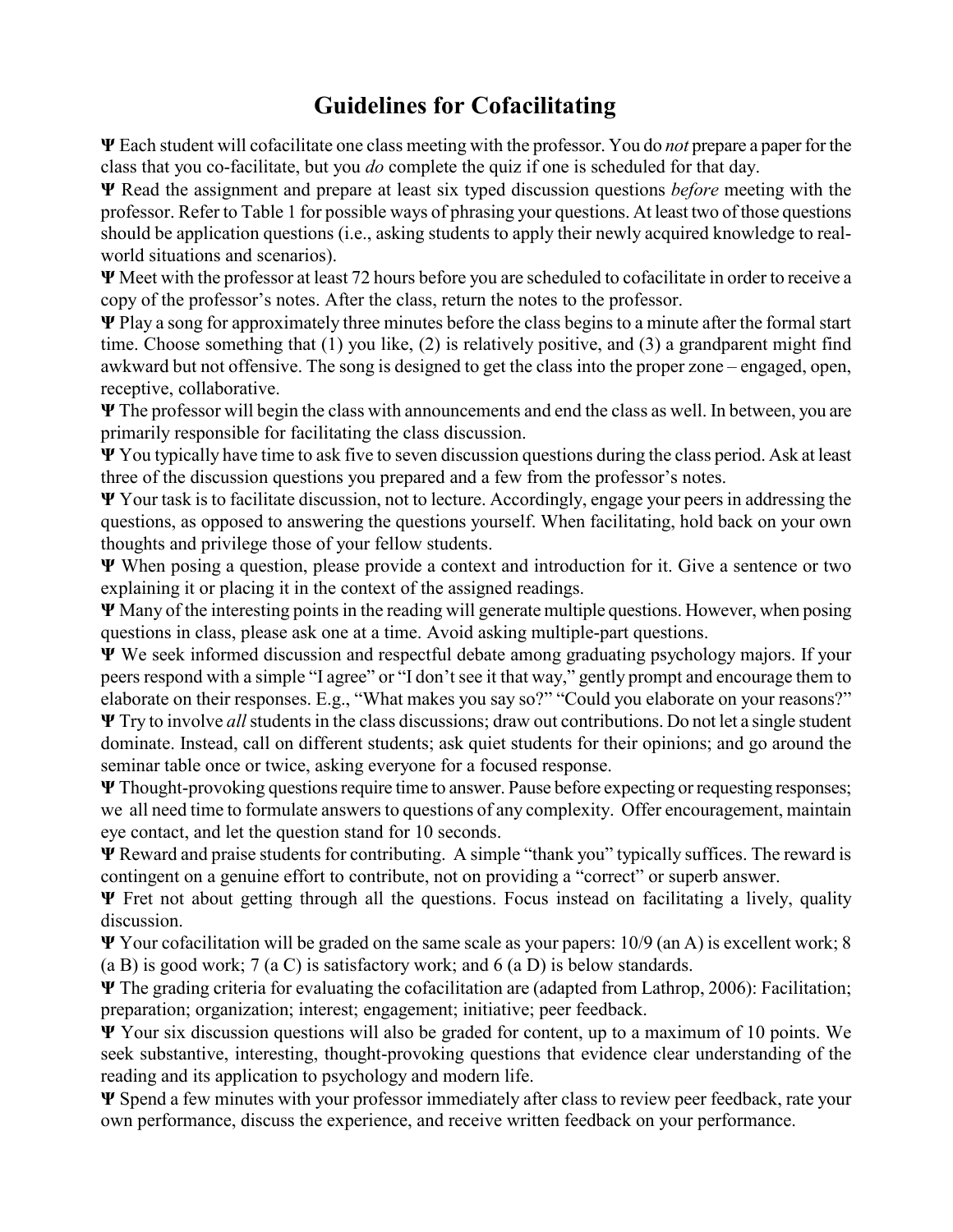# **Guidelines for Written Assignments**

Papers are to be typed (double-spaced) and are due at the beginning of class. Please record your word count at the end of each paper and place your name on the *back of the last page*. Avoid cover sheets, references/works cited, and extra blank pages (save trees!).

Alternatives to the standard papers are encouraged for written assignments (as approved by the professor in advance). A letter to incoming psychology majors is required for your final paper.

The papers afford you a rich opportunity to grapple with the readings, to reflect on their implications, and to integrate this information with previous psychology courses (including Senior Seminar I), research and clinical practica, and personal experiences. Your written work should be concise, lively, and thoughtful. *Stimulating* will assume equal precedence with *scholarly*.

The purpose of these written assignments is *not* to abstract or summarize the readings. Assume that you, your classmates, and I have read the material. Instead, you are asked to react and respond to the material. Please write in a substantive and scholarly manner commensurate with someone graduating college with 40+ credits in psychology. Restrict yourself to a single paragraph on the author's writing style; focus on substance, content, and application across your entire time as a Psychology major.

Establish a balance between depth and breadth in your papers. The number of reactions or arguments in your papers will ideally range between four and eight. This range will ensure that each of your points receives sufficient coverage or depth, without ruminating on a single topic.

Typical reactions include: Identify and elaborate on a favorite or impactful quote; comment on the writing and rhetorical style in a tight paragraph; review the sufficiency of the research evidence presented by the author; provide one (and only one) personal example to illustrate a central point; offer compelling reasons for why you agree or disagree with the author.

Some helpful hints on preparing your reaction papers:

(1) Let Us Know You Read It: Some of the more frequent means of doing so are thoughtful analyses, inclusion of quotes, and reference to specific or unusual details. Select points throughout the assigned pages, in contrast to a single chapter, to demonstrate that you absorbed the entire assignment.

(2) Let Us Know You Thought About It: Scholarly impressions of the material, the positives and the flaws of the work, agreement or disagreement with the author -- all are ways of expressing your analytical reasoning. Avoid the pedestrian summary; stretch your mind and wrestle with the material.

(3) Let Us Know You Related It to Something: The "something" is varied and includesresearch studies, controversial issues in psychology, and current events. The written assignments should reflect operative knowledge in addition to declarative knowledge.

(4) Let Us Know You Are Engaged in Active Questioning: Knowledge acquires its vitality through active questioning; try to penetrate the core of the material, become caught up in constructive inquiry. (Refer to Table 1 for suggestions on wording your questions to enhance our critical thinking.)

(5) Let Us Know You Are Improving Your Writing: Your skill in writing reaction papers should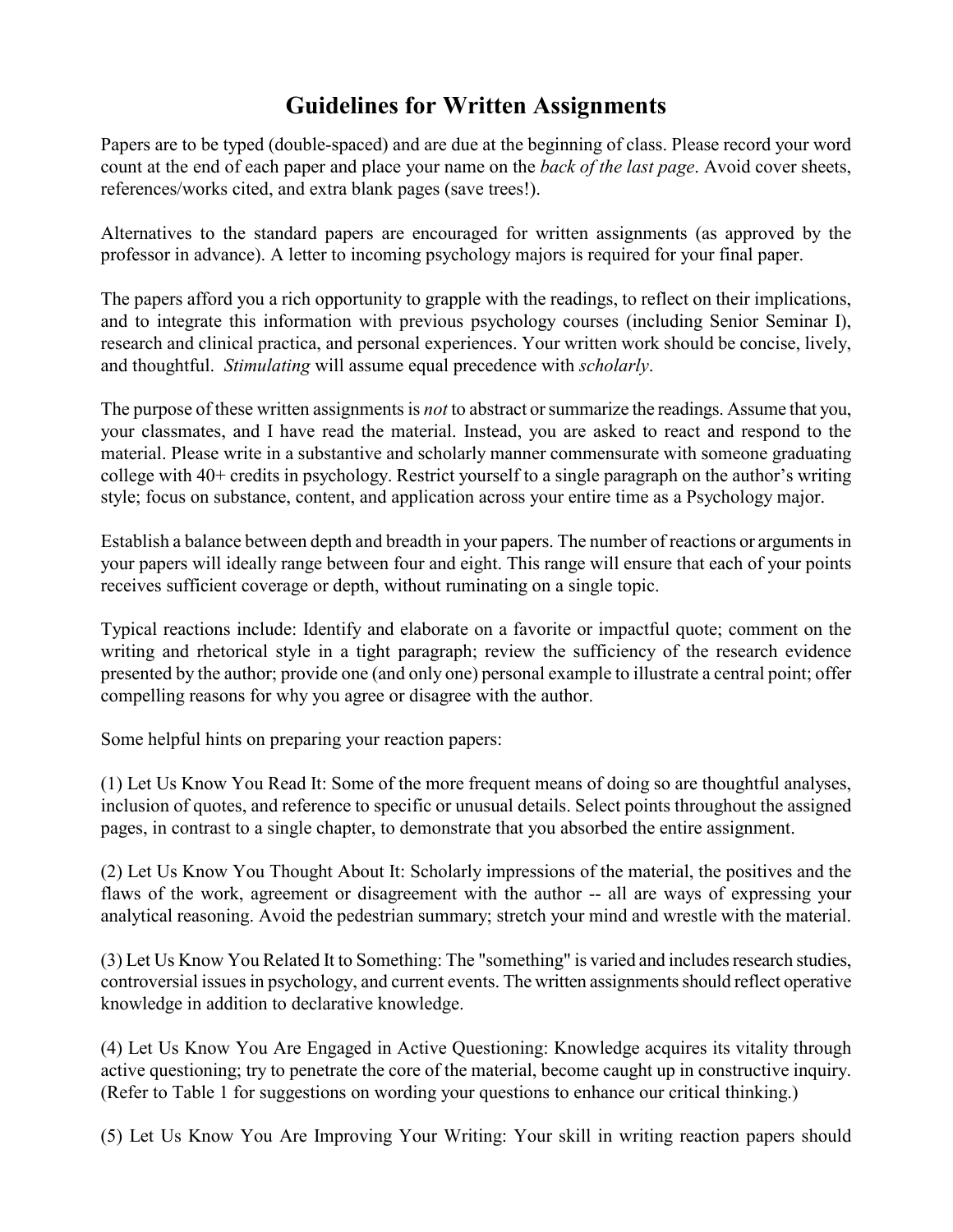develop over the semester. Please learn from written feedback provided on your papers, from general comments presented in class, and from your own efforts to sharpen your skills. Take advantage of the mandatory writing conference with your professor (which enables you to rewrite and resubmit a paper).

Your final paper (# 7) is required and consists of A Letter to Incoming Psychology Students. The letter (to be shared with incoming psychology majors) will summarize your experiences, offer some advice, and perhaps share some regrets about your years as a University of Scranton psychology major. Tis a goodbye letter to the University of Scranton.

Craft it as a letter and address it to "Dear Incoming Psychology Major." It should be more than 750 words. Please type it neatly and proofread it completely. Either sign your letter at the end or put your name on the back of the last page. We request your letter in two forms: Send it as an attachment to donna.rupp@scranton.edu and bring a hard copy to our last class meeting.

Feel free to write anything, with two caveats. First, do not mention any professor by name. Mention experiences, courses, club activities, and the like that may indirectly identify individual faculty, but no names -- whether in a positive or negative vein. Second, say it all with sincerity and respect. The dual purposes are to reflect on your experiences here and to guide incoming students.